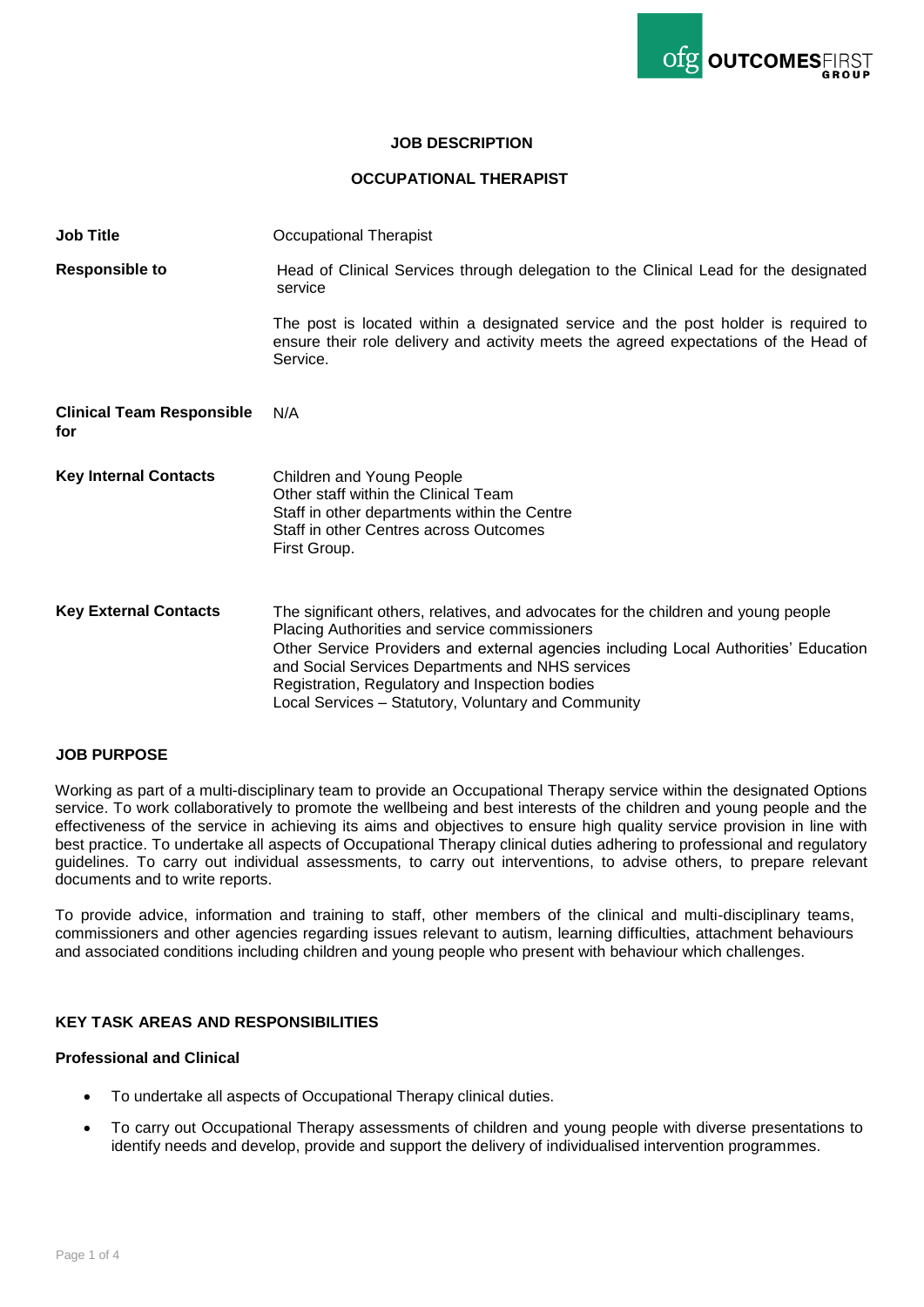

- Formulation and delivery on individual Occupational Therapy intervention programmes based on a sound knowledge of evidence based practice and intervention options using clinical assessment, reasoning skills and knowledge e.g. motor sensory cognitive/perceptual assessments, client education, school/home/environmental visits and other alternative options.
- Formulate accurate prognoses and recommend best course of intervention
- Support the development of comprehensive transition plans.
- Assess the understanding of intervention proposals, gain valid informed consent and have the capacity to work within a legal framework with children and young people who may lack capacity to consent to intervention.
- Evaluate progress, reassess and alter intervention programmes if required.
- To carry out risk assessment and to manage clinical risk within own caseload.
- To work to general Options guidelines and to have a good working practice knowledge of national and local standards and monitor own and others quality of practice as appropriate.
- To be responsible for maintaining accurate and comprehensive intervention records in line with Options expectations and appropriate professional bodies standards of practice.
- Represent Occupational Therapy service, the wider service at relevant meetings as requested, appropriate and required, for example case meetings and at multi-disciplinary team meetings, to ensure the delivery of a co-ordinated multidisciplinary service and integrate Occupational Therapy intervention into the programme. This will include discussion of care, progress and involvement in transition planning.
- To be responsible for the safe and competent use of all Occupational Therapy equipment, appliances and aids used ensuring that staff/assistants attain competency prior to use.
- To be responsible for maintaining own competency to practice through CPD activities and supervision and maintain a portfolio which reflects personal development.
- Maintain and develop current knowledge of evidenced-based practice, developing specialist knowledge of particular condition.
- To liaise with and provide advice and support to education and residential care staff.
- To liaise with outside agencies e.g. social service, voluntary agencies, to communicate client needs.
- To write and provide appropriate OT reports.

# **Teaching, Training and Supervision**

- To offer training, observation, explanation and modelling to staff within the services and support them to carry out their tasks.
- To provide support in the co-ordination and implementation of training and education for Options staff, other professionals and carers etc to assist in the delivery of intervention programmes.
- Participate in the staff appraisal scheme and be responsible for complying with your agreed personal development programmes to meet set knowledge and competencies.
- To support the provision of clinical education and training to Occupational Therapy students where agreed. Provide support, guidance and training to more junior occupational therapy practitioners and therapy assistants, assessing and evaluating competence, when required.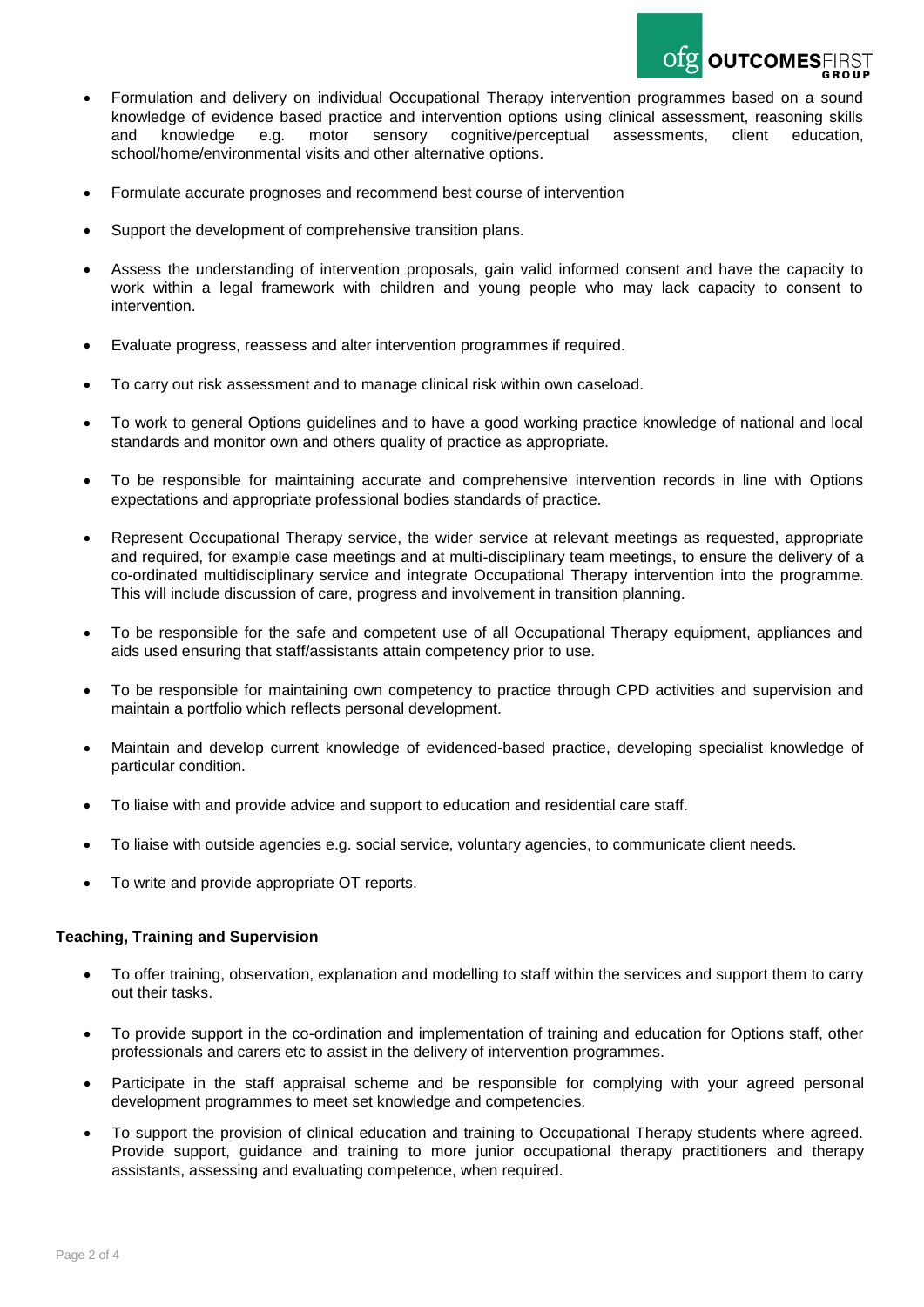

 To provide relevant Occupational Therapy advice and support to other members of the clinical team and members of care and education staff.

#### **Policy and Service Development**

- Supporting the Clinical Lead in contribution to the senior operational management team/s, to promote, support, initiate, implement and evaluate agreed service developments and projects, drawing on analyses of needs, using evidence based evaluation of outcomes and following best practice guidance.
- To participate in clinical team and multi-disciplinary team meetings.
- To generate written protocols and policies concerned with the delivery and development of clinical services by providing an OT perspective, following evidence based and good practice.
- To support the Clinical Lead in managing the demands made on the clinical team, workloads of trainees and assistants. This will be done within the framework of the service's policies and procedures and taking account of national professional bodies' guidance.

### **Administration and IT**

- To be competent in the use of basic IT packages such as Microsoft word.
- To maintain clinical notes to standards required by professional guidelines and Options.

### **Research and Service Evaluation**

- Undertake the measurement and evaluation of work and current practices through the use of evidence based practice projects, audit and outcome measures either individually or in conjunction with more senior specialist occupational therapists.
- To use research findings to inform practice.
- To support research/audit within the occupational therapy services and the multidisciplinary teams.

# **General**

- To be responsible for the prudent efficient and effective use of equipment and resources.
- Ensure awareness that the service operates to agreed budgets and contribute to keeping within budgets as required.
- Exercises vigilance in respect of Health and Safety and promptly report all hazards and/or remedying them where appropriate. Undertake all duties in a manner calculated to minimise or avoid unnecessary risks, personally or to others.
- Operates at all times in accordance with Codes of Practice and company policies and procedures, with particular reference to Safeguarding, Child Protection, Whistleblowing, Complaints and Behaviour Policies.
- Work to promote the centre as a valued, professional asset within its community and also to promote a culture that individuals and staff conduct themselves at all times in a manner that reinforces this image. Ensure that all actions are in the interests of the Service Users and the Company.
- To work to and demonstrate the values of the Company and maintain standards of behaviour in accordance with Company policies, procedures and practices.
- To carry out any other reasonable and relevant duties as required the Options.